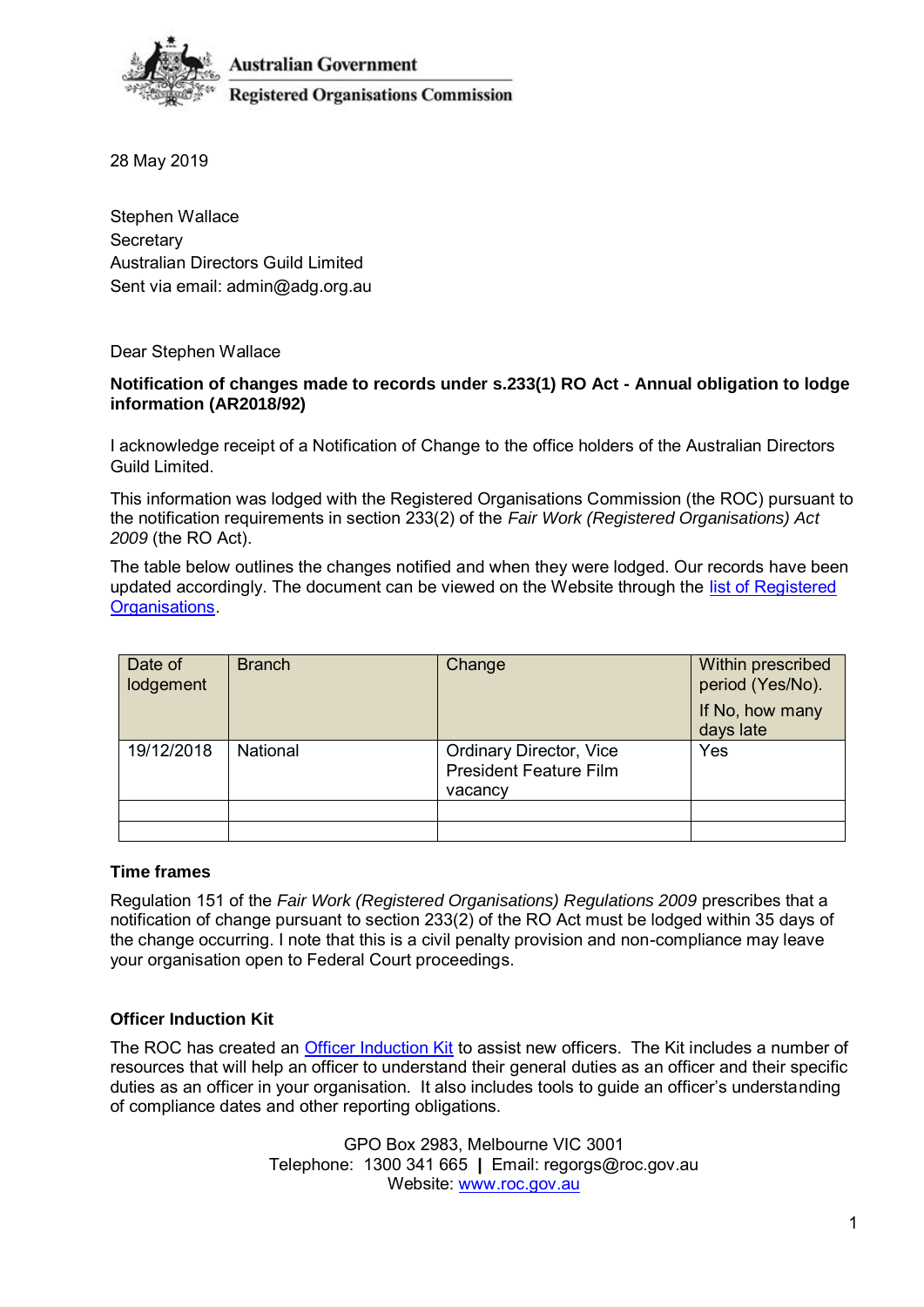The kit should not be printed as it is updated regularly and some of the documents are interactive. The ROC strongly recommends that all new officers, and officers who are seeking more information on their obligations and duties, are given the link to the officer induction kit. Please direct your new officers to the kit which is on the ROC's [fact sheets, templates and webinars page,](https://www.roc.gov.au/resources-and-decisions/fact-sheets-templates-and-webinars) under Officers.

### **Mandatory disclosures**

Please ensure that all new holders of office are advised of their obligations to make disclosures regarding remuneration, non-cash benefits and material personal interests. Details are contained in the RO Act and are summarised in the ROC's [Disclosures Fact Sheet.](https://www.roc.gov.au/resources-and-decisions/fact-sheets-templates-and-webinars)

### **Mandatory training**

Please also note that Section 293K of the RO Act requires each officer with duties that relate to the financial management to undertake approved training that covers the duties within 6 months after the person begins to hold office. Please ensure that relevant officers are advised of the requirement to undertake approved training. Please also ensure that they undertake the training within the required timeframe. Further information about training is provided in our [officer financial](https://www.roc.gov.au/ArticleDocuments/429/fs025-officer-financial-training.pdf.aspx)  [training fact sheet.](https://www.roc.gov.au/ArticleDocuments/429/fs025-officer-financial-training.pdf.aspx)

Thank you for your correspondence.

Yours faithfully,

**Christine Hibberd Registered Organisations Commission**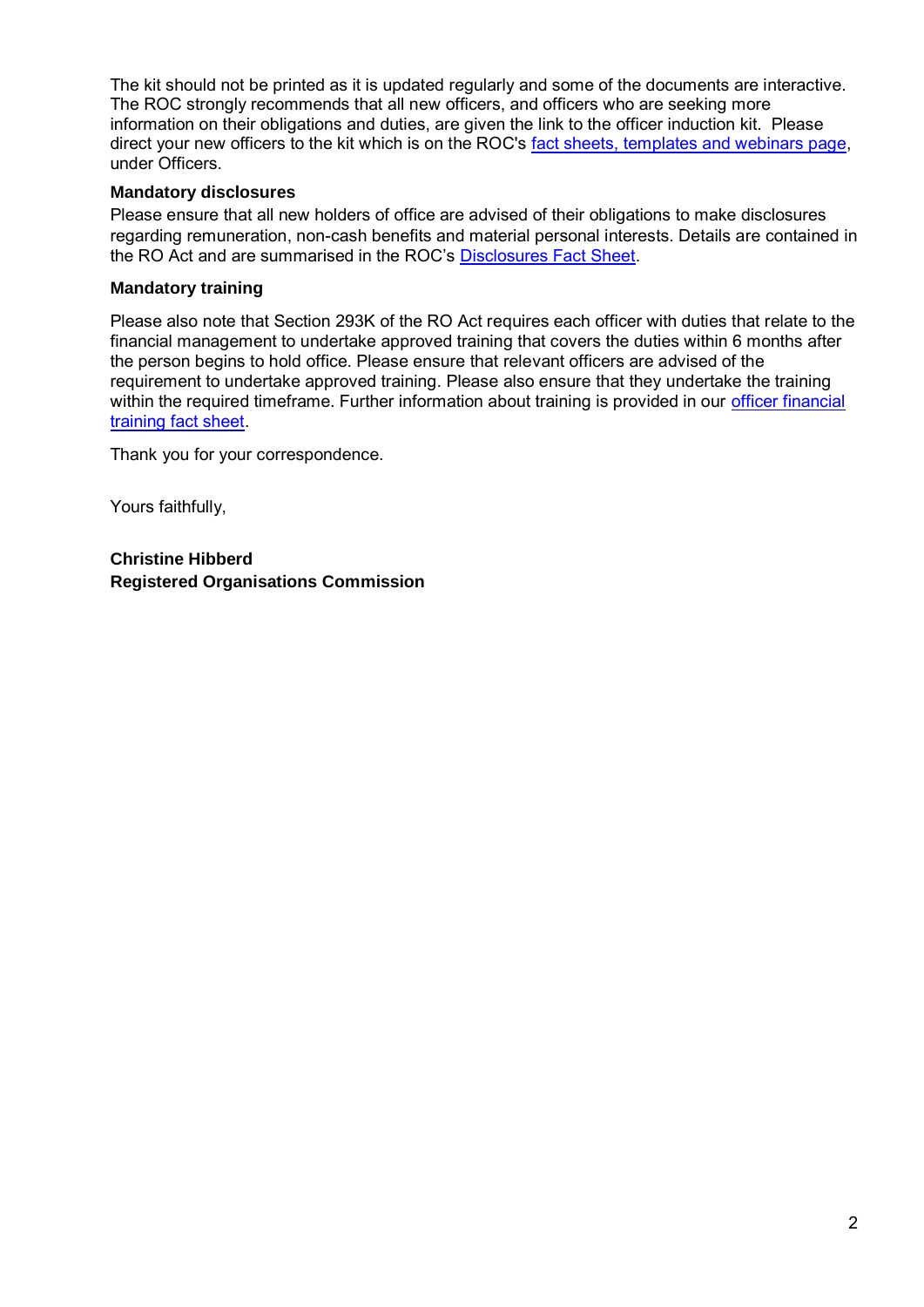**NOTIFICATION OF CHANGES TO RECORDS (Changes to Records in the Annual Return) required to be kept in accordance with section 230 Fair Work (Registered Organisations) Act 2009 and regulation 147 Fair Work (Registered Organisations) Regulations 2009** 

I, STEPHEN WALLACE being the Treasurer of the AUSTRALIAN DIRECTORS GUILD LTD declare the following:

- 1. I am authorised to make this declaration.
- 2. The following is a correct statement of the changes made to the information contained in the records required to be kept by the organisation in accordance with s.230(1)(b), (c), and (d) of the Fair Work (Registered Organisations) Act 2009:

[delete all that do not apply]

• A list of changes to offices and the names, postal addresses and occupations of persons holding those offices is attached to this declaration at Annexure A and forms part of this declaration.

Signed: STEPHEN WALLACE (Treasurer)

Wallace

Dated: [DATE]

<sup>(TE]</sup><br>12/12/18

*[PLEASE NOTE: This declaration must be submitted to the Registered Organisations Commission within 35 days of the change. It can be submitted to regorgs@roc.gov.au.}*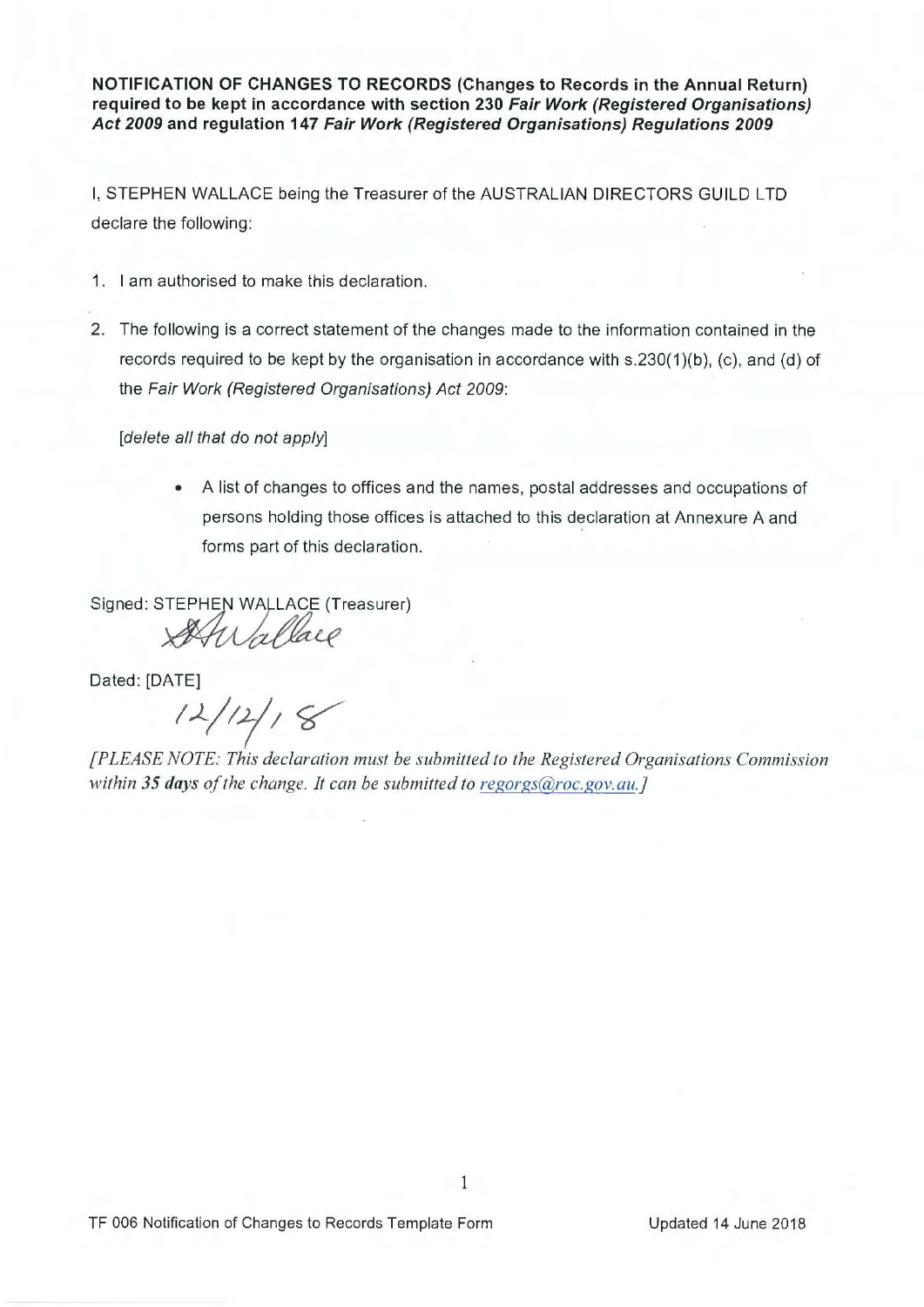# **ANNEXUREA THIS IS A PUBLIC DOCUMENT THAT WILL BE PUBLISHED ON THE WEBSITE**

Changes to Offices and Office Holders in the Organisation and its Branches [insert as many pages as required]:

[Please note:

- delete the italicised information: this is instructional or provided by way of example only
- the ROG must be notified within 35 days of the change
- the 35 days begins at the earliest event (for instance when the officer retires) and **cannot be notified in advance** of the change
- a notification of a person leaving office and a notification of person filling the vacant office may need to be lodged separately if the appointment or election process takes longer than 35 days.]

| <b>Branch</b> | Date of<br>Change | Name of Office<br>that has<br>changed | Name of Outgoing Office   Name of New Office  <br>Holder | Holder      | <b>Postal Address of New Office</b><br>Holder | <b>Occupation of New</b><br><b>Office Holder</b> |
|---------------|-------------------|---------------------------------------|----------------------------------------------------------|-------------|-----------------------------------------------|--------------------------------------------------|
| National      | 130.11.18         | Ordinary Director                     | , Jeffrey Walker                                         | Rowan Woods |                                               | Director                                         |
|               | 20.11.18          | <b>Vice President</b><br>Feature Film | Nadia Tass                                               | Vacant      |                                               |                                                  |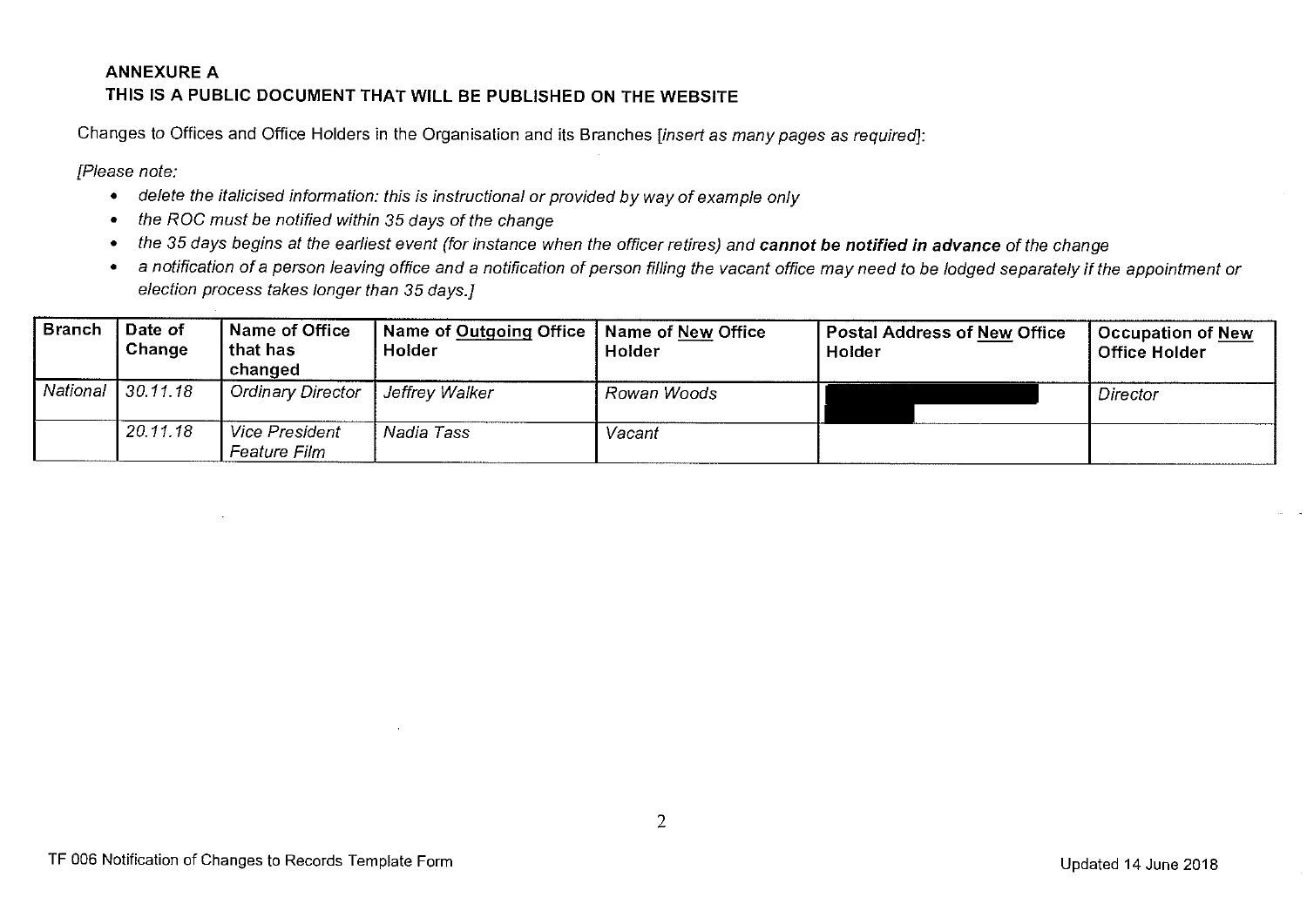

**Australian Government Registered Organisations Commission** 

16 May 2018

Mr Stephen Wallace **Treasurer** Australian Directors Guild Limited By email: [admin@adg.org.au](mailto:admin@adg.org.au)

Dear Mr Wallace,

### **Notification of changes made to records [AR2018/92]**

I acknowledge receipt of a Notification of Change to the office holders of the Australian Directors Guild Limited.

This information was lodged with the Registered Organisations Commission (the ROC) pursuant to the notification requirements in section 233(2) of the *Fair Work (Registered Organisations) Act 2009* (the RO Act).

The table below outlines the changes notified and when they were lodged. Our records have been updated accordingly. The document can be viewed on the Website through the [list of Registered](http://www.roc.gov.au/find-a-registered-organisation)  [Organisations.](http://www.roc.gov.au/find-a-registered-organisation)

| Date of<br>lodgement | <b>Branch</b> | Change                       | Within prescribed<br>period (Yes/No).<br>If No, how many<br>days late |
|----------------------|---------------|------------------------------|-----------------------------------------------------------------------|
| 2/03/18              | N/A           | Secretary                    |                                                                       |
| 2/03/18              | N/A           | Vice President - Documentary |                                                                       |
|                      |               |                              |                                                                       |

### **Time frames**

Regulation 151 of the *Fair Work (Registered Organisations) Regulations 2009* prescribes that a notification of change pursuant to section 233(2) of the RO Act must be lodged within 35 days of the change occurring. I note that this is a civil penalty provision and non-compliance may leave your organisation open to Federal Court proceedings.

### **Officer Induction Kit**

The ROC has created an [Officer Induction Kit](http://www.roc.gov.au/ArticleDocuments/429/gn006_officer_induction_kit.docx.aspx) to assist new officers. The Kit includes a number of resources that will help an officer to understand their general duties as an officer and their specific duties as an officer in your organisation. It also includes tools to guide an officer's understanding of compliance dates and other reporting obligations.

The kit should not be printed as it is updated regularly and some of the documents are interactive. The ROC strongly recommends that all new officers, and officers who are seeking more information on their obligations and duties, are given the link to the officer induction kit. Please direct your new officers to the kit which is on the ROC's [fact sheets, templates and webinars page](http://www.roc.gov.au/resources-and-decisions/fact-sheets-templates-and-webinars), under Officers.

#### **Mandatory disclosures**

GPO Box 2983, Melbourne VIC 3001 Telephone: 1300 341 665 **|** Email: regorgs@roc.gov.au Website: [www.roc.gov.au](http://www.roc.gov.au/)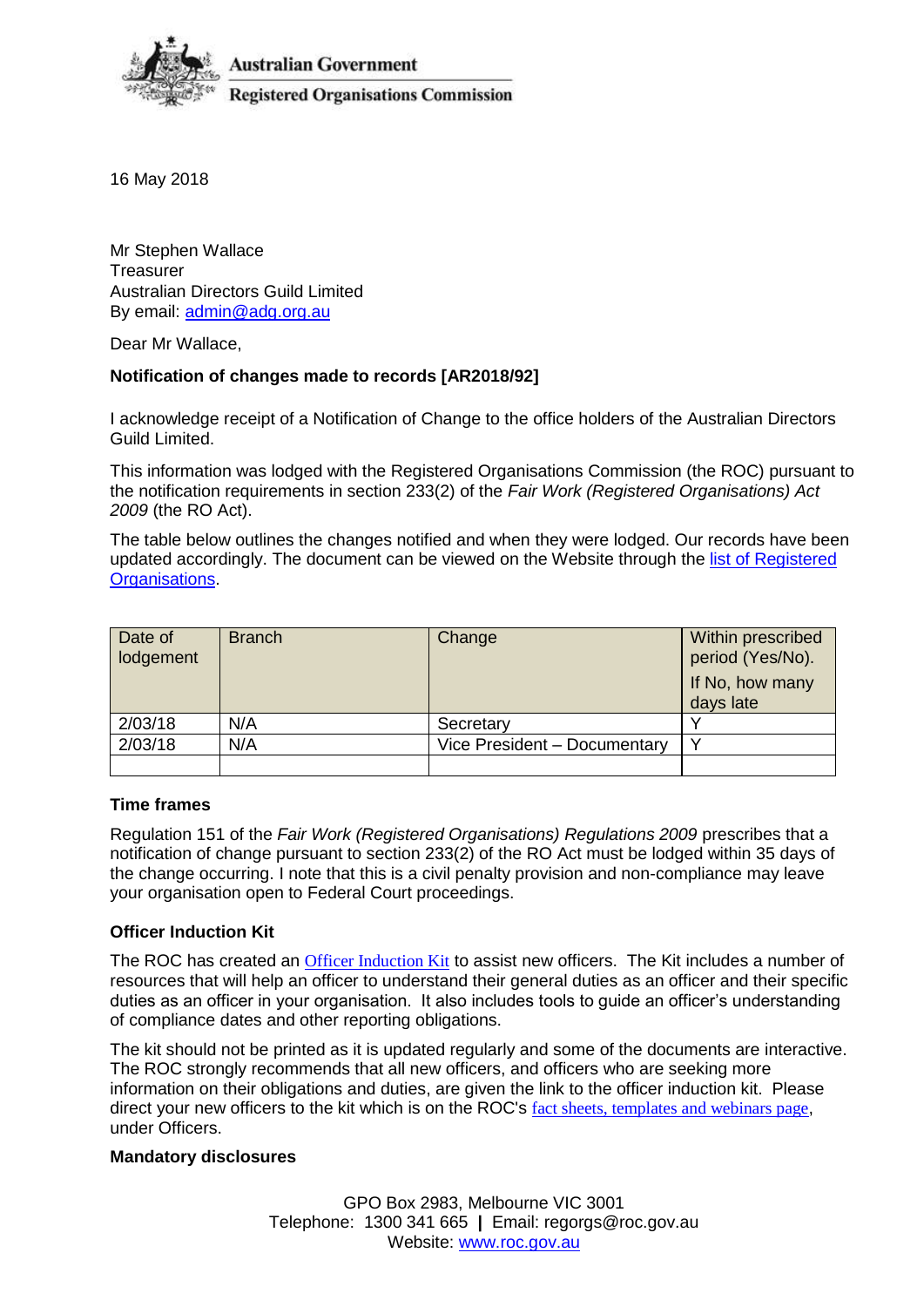Please ensure that all new holders of office are advised of their obligations to make disclosures regarding remuneration, non-cash benefits and material personal interests. Details are contained in the RO Act and are summarised in the ROC's [Disclosures Fact Sheet.](http://www.roc.gov.au/resources-and-decisions/fact-sheets-templates-and-webinars)

### **Mandatory training**

Please also note that Section 293K of the RO Act requires each officer with duties that relate to the financial management to undertake approved training that covers the duties within 6 months after the person begins to hold office. Please ensure that relevant officers are advised of the requirement to undertake approved training. Please also ensure that they undertake the training within the required timeframe.

Thank you for your correspondence.

Yours faithfully

 $u$ 

David Vale Registered Organisations Commission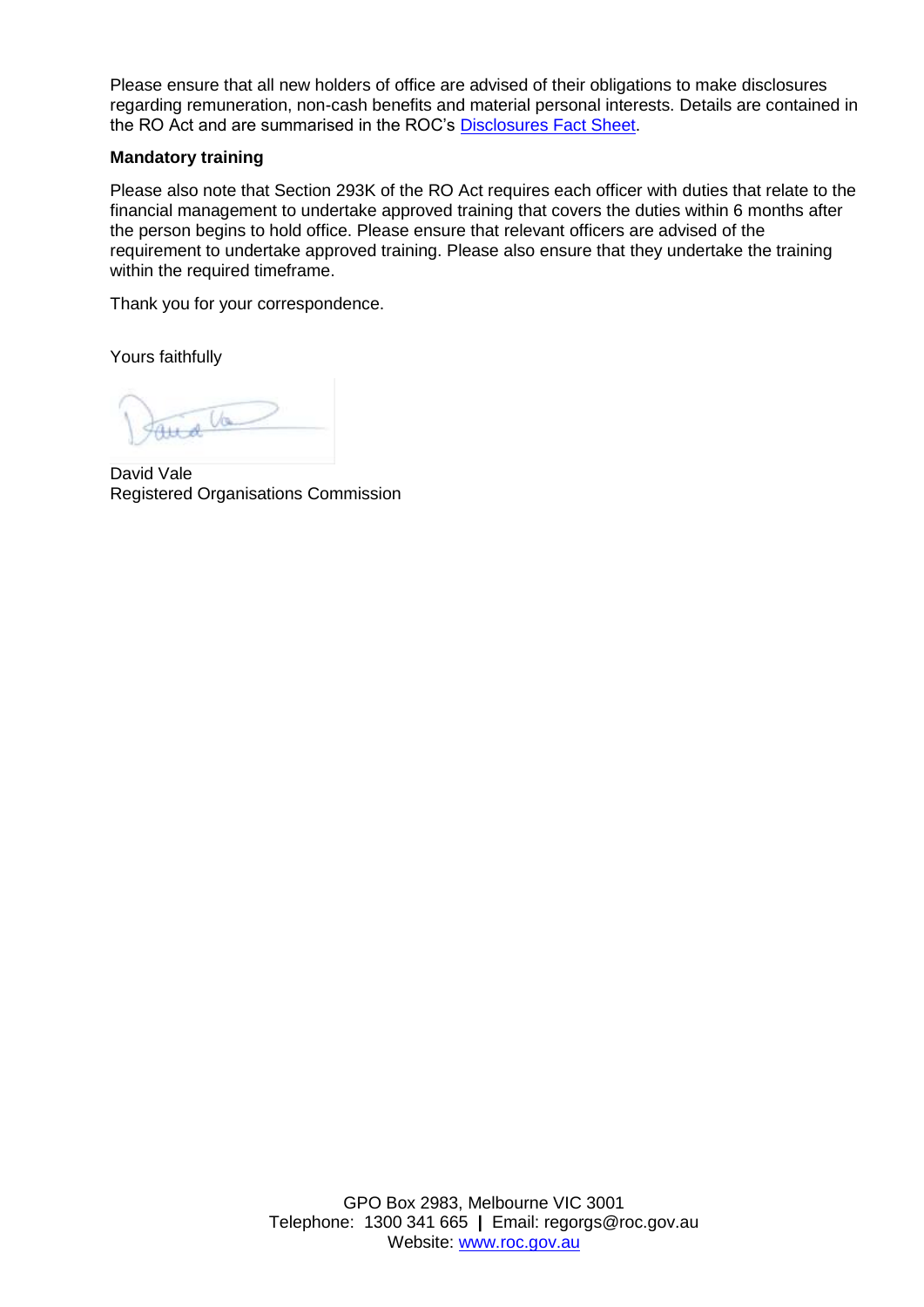

16 May 2018

Mr Stephen Wallace **Treasurer** Australian Directors Guild Limited By email: [admin@adg.org.au](mailto:admin@adg.org.au)

Dear Mr Wallace,

### **Declaration and information lodged under subsection 233(1) [Annual Return] for 2018 [AR2018/92]**

I acknowledge receipt by the Registered Organisations Commission (the ROC) on 27 March and 16 May 2018 of your organisation's Annual Return which provides information under subsection 233(1) of the *Fair Work (Registered Organisations) Act 2009* (the RO Act).

Thank you for providing your Annual Return.

The documents lodged provide the required information for the 2018 Annual Return of the Australian Directors Guild Limited.

The Annual Return has been filed. Annual returns are publicly available on the website through the [List of Registered Organisations.](http://www.roc.gov.au/find-a-registered-organisation)

### **Notifications of Change**

Any changes to these records must be notified to the ROC within 35 days of the change. A template Notification of Change Declaration is available on the [fact-sheets](http://www.roc.gov.au/resources-and-decisions/fact-sheets-templates-and-webinars) page of our website. The Australian Directors Guild Limited is encouraged to use this template if any changes occur.

If you have any queries regarding this correspondence I can be contacted on 1300 341 665 or by email at [regorgs@roc.gov.au.](mailto:regorgs@roc.gov.au)

Yours faithfully

 $\sqrt{a}$ 

David Vale Registered Organisations Commission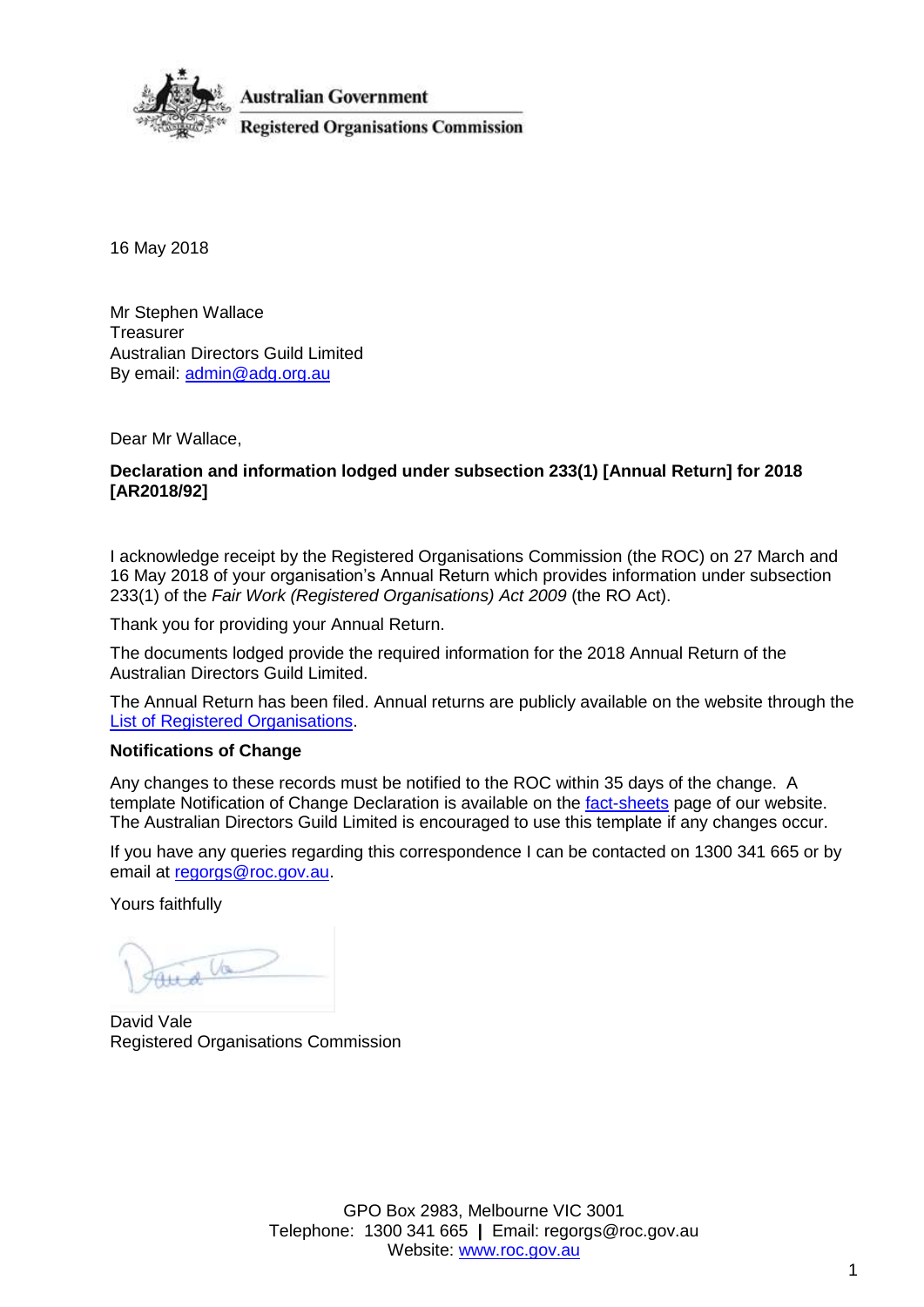**ANNUAL RETURN OF INFORMATION (organisation with no branches) in accordance with Regulation 147 Fair Work (Registered Organisations) Regulations 2009 and Sections 230 and 233 Fair Work (Registered Organisations) Act 2009** 

I, **STEPHEN** WALLACE being the Treasurer of the AUSTRALIAN DIRECTORS GUILD LTD, declare the following:

- **1.** I am authorised to make this declaration.
- 2. The register of members has, during the immediately preceding calendar year, been kept and maintained as required by s.230(1)(a) and s.230(2) of the Fair Work (Registered Organisations) Act 2009 (the Act).
- 3. The following is a correct statement of the information contained in the records required to be kept by the organisation in accordance with s.230(1)(b), (c), and (d) of the Act:
	- The address of the organisation is 28/330 Wattle St, Ultimo, NSW, 2007
	- The organisation has no branches and no branches have ceased or commenced in the previous 12 months.<sup>1</sup>
	- On 31 December **in** the previous year the number of members was 546.
	- A list of offices and the names, postal addresses and occupations of persons holding those offices as at the date of this declaration is attached at Annexure A and forms part of this declaration.
	- Under the rules of the organisation, the following elections must be held between **1**  January and 31 December of THIS YEAR:<sup>2</sup>

President - Samantha Lang Vice President - Feature - Nadia Tass Vice President - Television - Jonathan Brough Ordinary Director - Jeffrey Walker

 $^{1}$  s.230(1)(d); reg.147(a), (b), (c) & (d)

 $2$  s.230(1)(d); reg.147(e)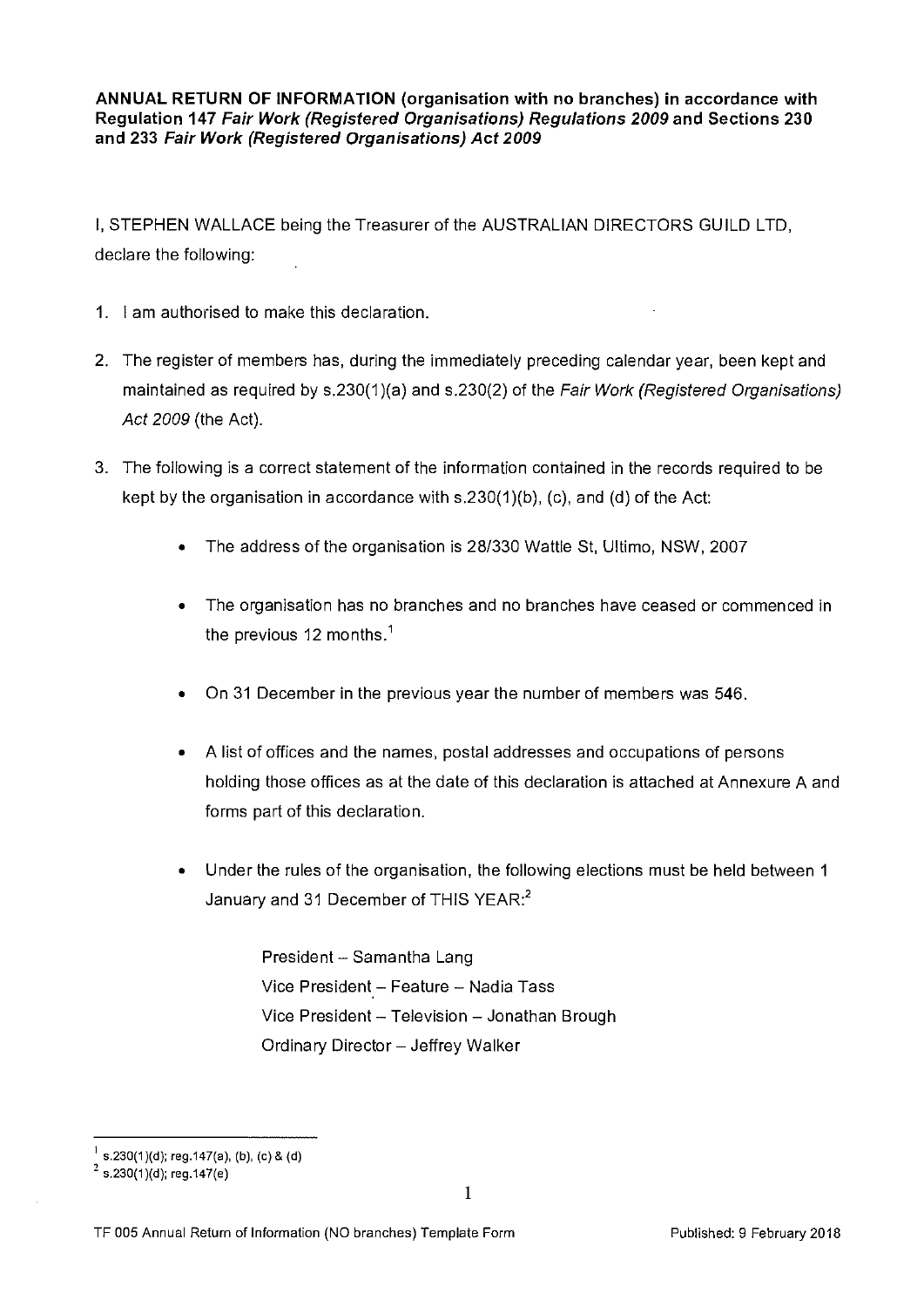- The organisation:
	- Has not entered into an agreement under s.151 ( 1) of the Act with a state union.

Signed: Stephen Wallace (Treasurer)  $\frac{1}{2}$ *J!ktiu--* <sup>0</sup>*tdr* Ci ,

Dated: 27<sup>th</sup> March 2018.

*[PLEASE NOTE: This declaration must be lodged with the Registered Organisations Commission*  by 31 March. It can be submitted to regorgs@roc.gov.au. If at any time in the year this information *changes a Notification of Changes must be lodged with the ROC within 35 days of the change<sup>3</sup>.]* 

 $3$  s.233(2); reg. 151

TF 005 Annual Return of Information (NO branches) Template Form Published: 9 February 2018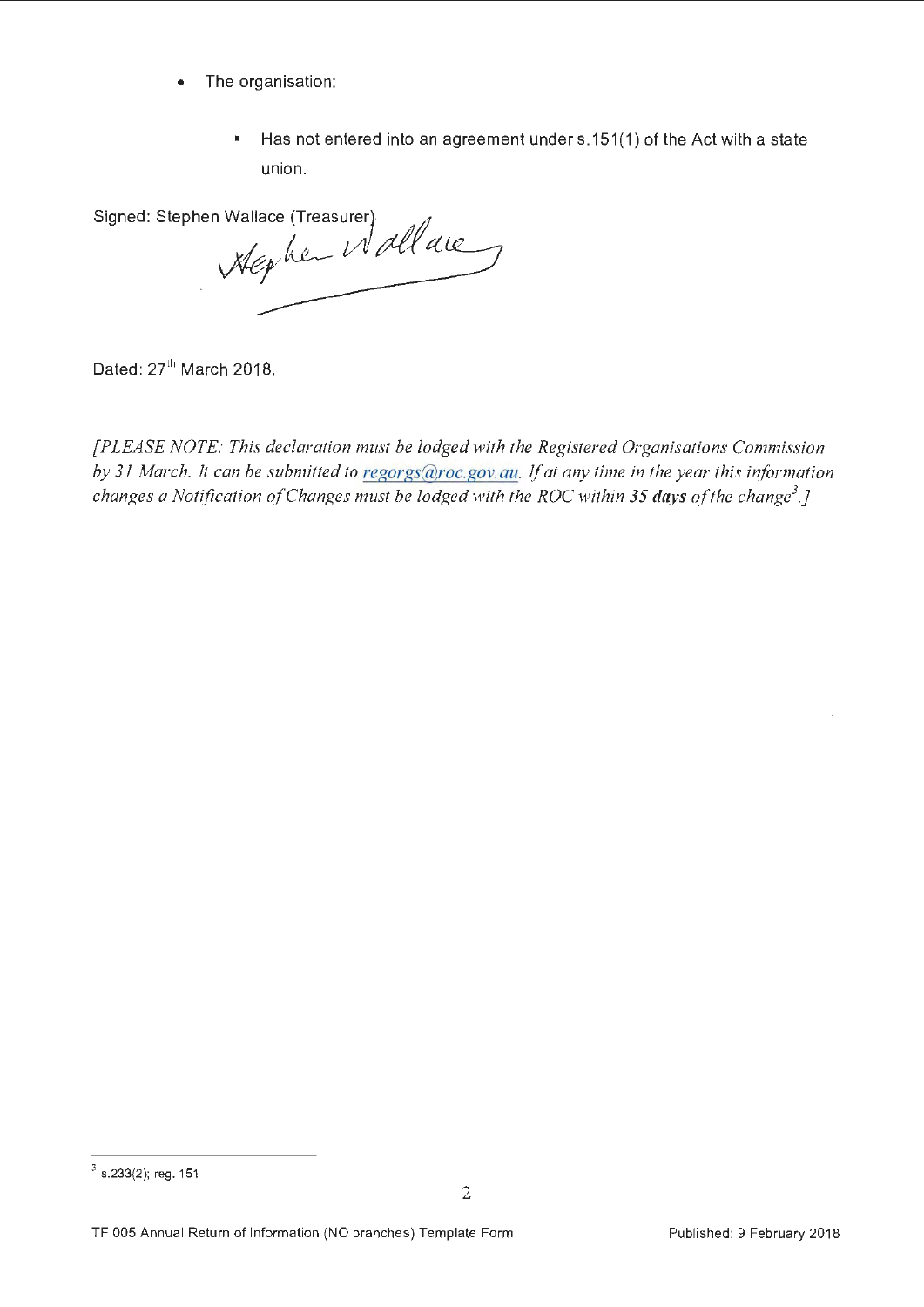## **ANNEXUREA THIS IS A PUBLIC DOCUMENT THAT WILL BE PUBLISHED ON THE WEBSITE**

• Offices and Office Holders in the Organisation [insert as many pages as requiredj:

| Name of Office<br>(include any offices<br>that are vacant) | Name of Office Holder | <b>Postal Address of Office Holder</b>                                       | <b>Occupation of Office</b><br>Holder |
|------------------------------------------------------------|-----------------------|------------------------------------------------------------------------------|---------------------------------------|
| Secretary                                                  | Daina Reid            | c/- Australian Directors Guild, 28/330 Wattle St, Ultim.<br><b>NSW. 2007</b> | <b>Director</b>                       |
| President                                                  | Samantha Lang         | As above                                                                     | <b>Director</b>                       |
| Treasurer                                                  | Stephen Wallace       | As Above                                                                     | Director                              |
| <b>Vice President</b><br>Features                          | Nadia Tass            | As Above                                                                     | Director                              |
| Vice President<br>Television                               | Jonathan Brough       | As Above                                                                     | Director                              |
| <b>Vice President Digital</b>                              | Michela Ledwidge      | As Above                                                                     | Director                              |
| <b>Vice President</b><br>Documentary                       | Anna Broinowski       | As Above                                                                     | Director                              |
| Ordinary Director                                          | Jeffrey Walker        | As Above                                                                     | Director                              |
|                                                            |                       |                                                                              |                                       |
|                                                            |                       |                                                                              |                                       |
|                                                            |                       |                                                                              |                                       |
|                                                            |                       |                                                                              |                                       |
|                                                            |                       |                                                                              |                                       |
|                                                            |                       |                                                                              |                                       |
|                                                            |                       |                                                                              |                                       |
|                                                            |                       |                                                                              |                                       |
|                                                            |                       |                                                                              |                                       |
|                                                            |                       |                                                                              |                                       |
|                                                            |                       |                                                                              |                                       |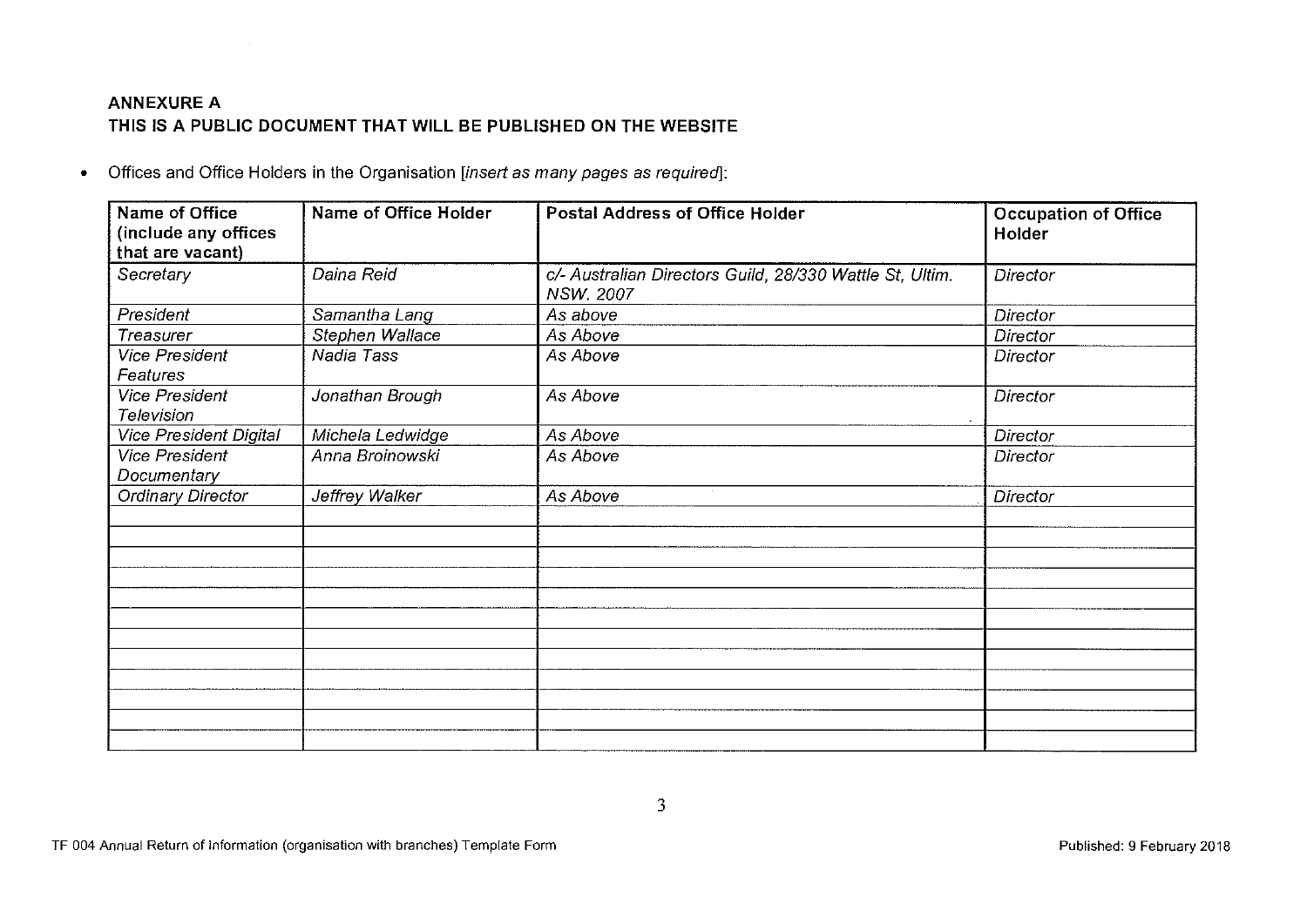

11 May 2018

Mr Kingston Anderson CEO Australian Directors Guild Limited By email: [Kingston@adg.org.au](mailto:Kingston@adg.org.au) & [admin@adg.org.au](mailto:admin@adg.org.au)

Dear Mr Anderson,

### **Declaration and information lodged under subsection 233(1) [Annual Return] for 2018 [AR2018/92]**

I acknowledge receipt by the Registered Organisations Commission (the ROC) on 27 March 2018 of the Annual Return from the Australian Directors Guild Limited which provides information under subsection 233(1) of the *Fair Work (Registered Organisations) Act 2009* (the RO Act). The documents lodged provide the required information for the 2018 Annual Return of the Australian Directors Guild Limited.

However the declaration must be signed by the secretary or another officer of the organisation (see section 9 of the RO Act for meaning of office). Accordingly, could you please arrange for an elected officer of the Australian Directors Guild Limited to sign the declaration of the Annual Return.

If you have any queries regarding this correspondence I can be contacted on 1300 341 665 or by email at [regorgs@roc.gov.au.](mailto:regorgs@roc.gov.au)

Yours faithfully

 $(1)$ 

David Vale Registered Organisations Commission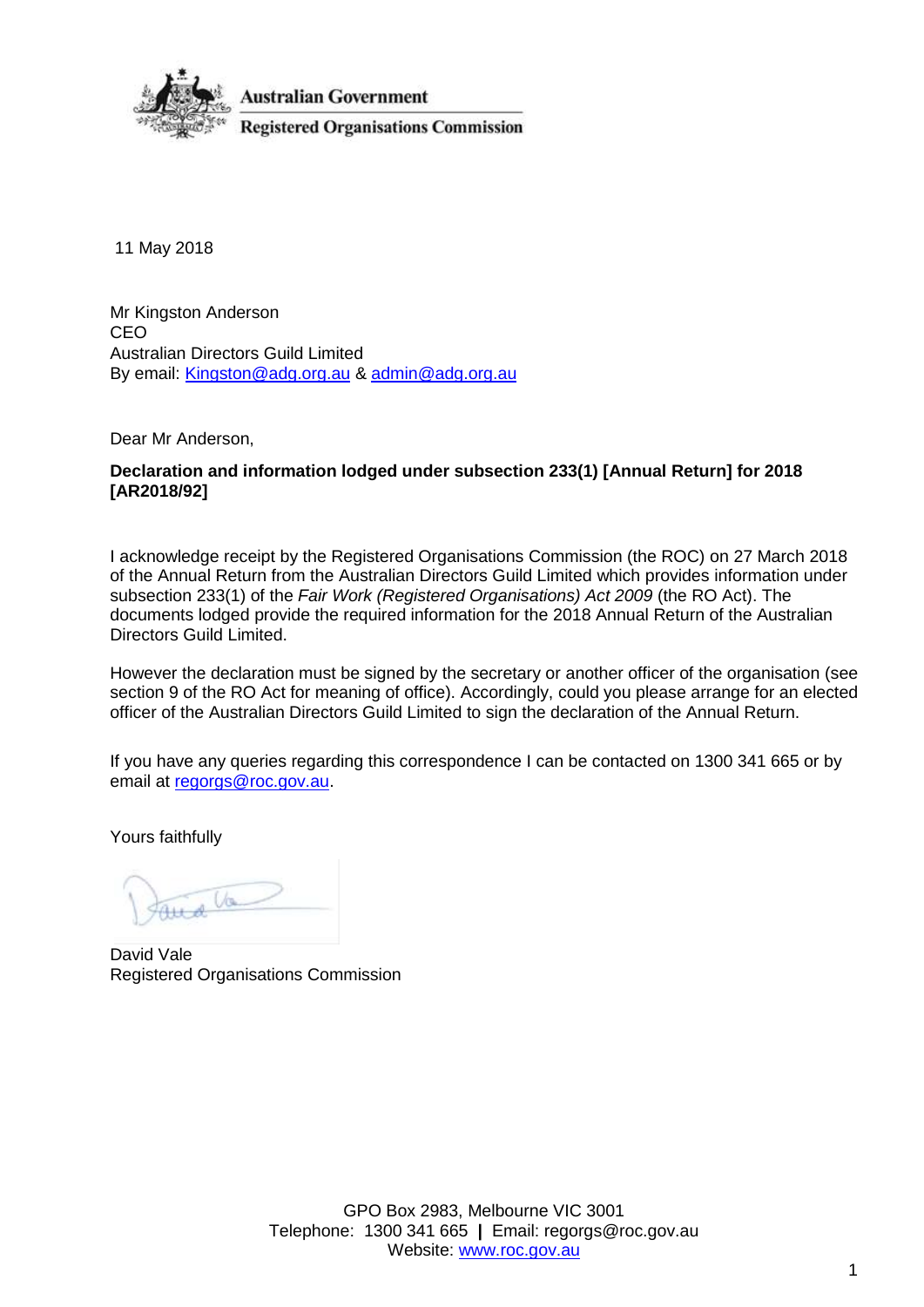**ANNUAL RETURN OF INFORMATION (organisation with no branches) in accordance with Regulation 147** *Fair Work (Registered Organisations) Regulations 2009* **and Sections 230 and 233** *Fair Work (Registered Organisations) Act 2009*

I, KINGSTON ANDERSON being the CHIEF EXECUTIVE OFFICER of the AUSTRALIAN DIRECTORS GUILD LTD, declare the following:

- 1. I am authorised to make this declaration.
- 2. The register of members has, during the immediately preceding calendar year, been kept and maintained as required by s.230(1)(a) and s.230(2) of the *Fair Work (Registered Organisations) Act 2009* (the Act).
- 3. The following is a correct statement of the information contained in the records required to be kept by the organisation in accordance with s.230(1)(b), (c), and (d) of the Act:
	- The address of the organisation is 28/330 Wattle St, Ultimo, NSW, 2007
	- The organisation has no branches and no branches have ceased or commenced in the previous [1](#page-11-0)2 months. $<sup>1</sup>$ </sup>
	- On 31 December in the previous year the number of members was 546.
	- A list of offices and the names, postal addresses and occupations of persons holding those offices as at the date of this declaration is attached at Annexure A and forms part of this declaration.
	- Under the rules of the organisation, the following elections must be held between 1 January and 31 December of THIS YEAR:<sup>[2](#page-11-1)</sup>

President – Samantha Lang Vice President – Feature – Nadia Tass Vice President – Television – Jonathan Brough Ordinary Director – Jeffrey Walker

<u>.</u>

<span id="page-11-0"></span><sup>1</sup> s.230(1)(d); reg.147(a), (b), (c) & (d)

<span id="page-11-1"></span> $^{2}$  s.230(1)(d); reg.147(e)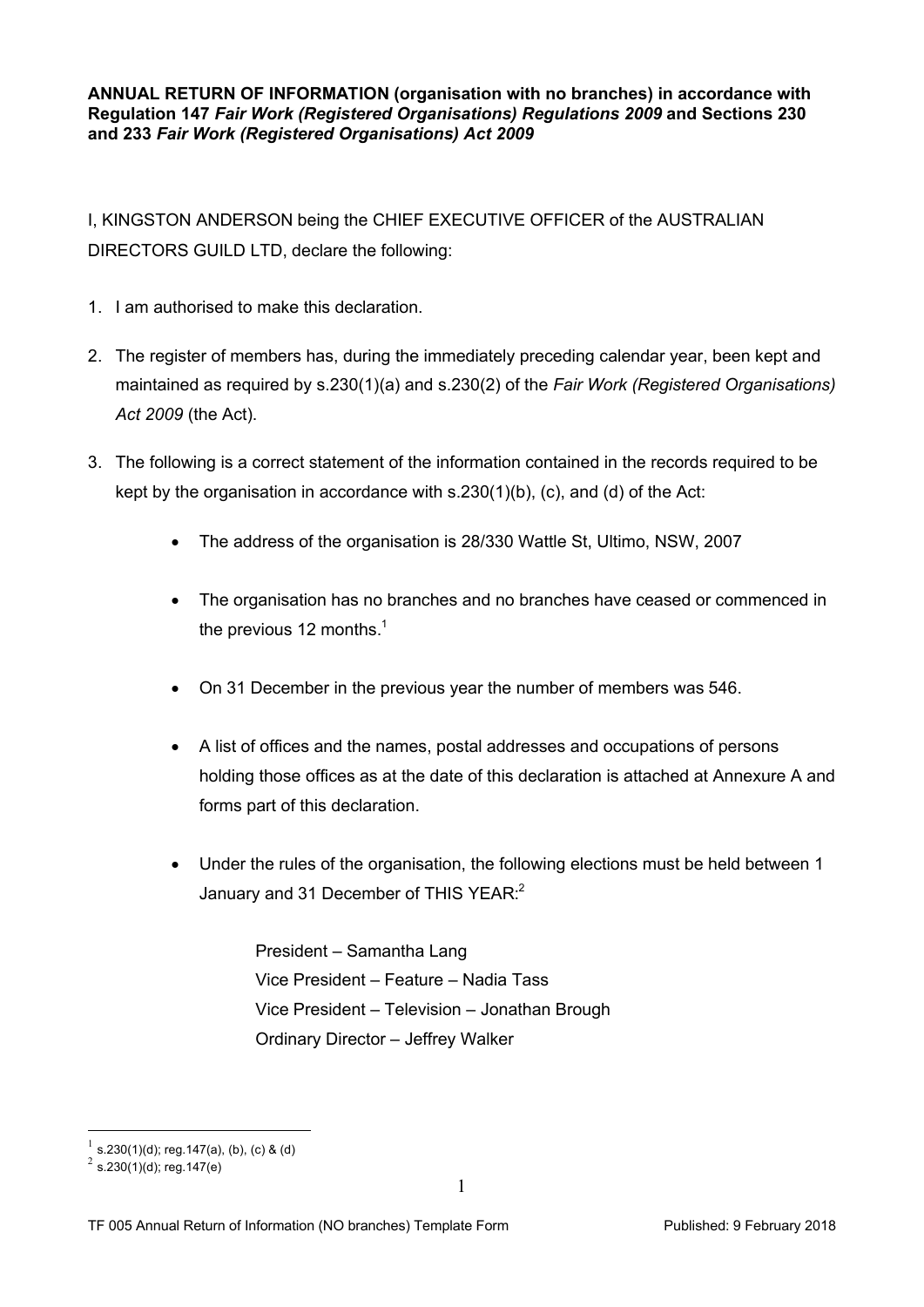- The organisation:
	- Has not entered into an agreement under s.151(1) of the Act with a state union.

Signed: Kingston Anderson (Chief Executive Officer)

KOM

Dated: 27<sup>th</sup> March 2018.

*[PLEASE NOTE: This declaration must be lodged with the Registered Organisations Commission by 31 March. It can be submitted to [regorgs@roc.gov.au.](mailto:regorgs@roc.gov.au) If at any time in the year this information changes a Notification of Changes must be lodged with the ROC within 35 days of the change[3](#page-12-0) .]*

<span id="page-12-0"></span> $\frac{3}{3}$  s.233(2); reg. 151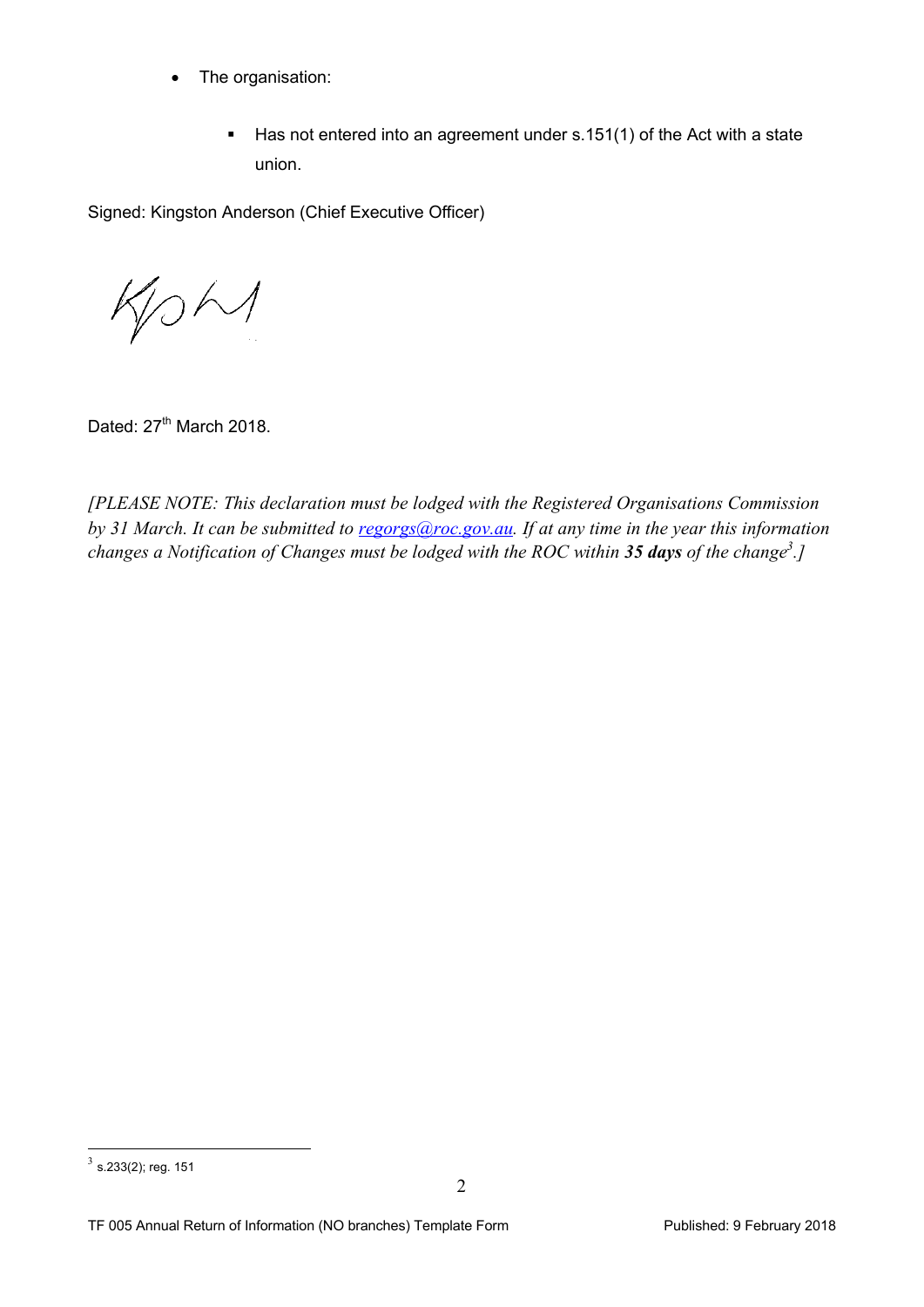# **ANNEXURE A THIS IS A PUBLIC DOCUMENT THAT WILL BE PUBLISHED ON THE WEBSITE**

Offices and Office Holders in the Organisation [*insert as many pages as required*]:

| Name of Office<br>(include any offices     | <b>Name of Office Holder</b> | <b>Postal Address of Office Holder</b>                                       | <b>Occupation of Office</b><br><b>Holder</b> |
|--------------------------------------------|------------------------------|------------------------------------------------------------------------------|----------------------------------------------|
| that are vacant)                           |                              |                                                                              |                                              |
| Secretary                                  | Daina Reid                   | c/- Australian Directors Guild, 28/330 Wattle St, Ultim.<br><b>NSW. 2007</b> | <b>Director</b>                              |
| President                                  | Samantha Lang                | As above                                                                     | <b>Director</b>                              |
| <b>Treasurer</b>                           | Stephen Wallace              | As Above                                                                     | <b>Director</b>                              |
| <b>Vice President</b><br>Features          | Nadia Tass                   | As Above                                                                     | <b>Director</b>                              |
| <b>Vice President</b><br><b>Television</b> | Jonathan Brough              | As Above                                                                     | <b>Director</b>                              |
| <b>Vice President Digital</b>              | Michela Ledwidge             | As Above                                                                     | <b>Director</b>                              |
| <b>Vice President</b><br>Documentary       | Anna Broinowski              | As Above                                                                     | <b>Director</b>                              |
| <b>Ordinary Director</b>                   | Jeffrey Walker               | As Above                                                                     | <b>Director</b>                              |
|                                            |                              |                                                                              |                                              |
|                                            |                              |                                                                              |                                              |
|                                            |                              |                                                                              |                                              |
|                                            |                              |                                                                              |                                              |
|                                            |                              |                                                                              |                                              |
|                                            |                              |                                                                              |                                              |
|                                            |                              |                                                                              |                                              |
|                                            |                              |                                                                              |                                              |
|                                            |                              |                                                                              |                                              |
|                                            |                              |                                                                              |                                              |
|                                            |                              |                                                                              |                                              |
|                                            |                              |                                                                              |                                              |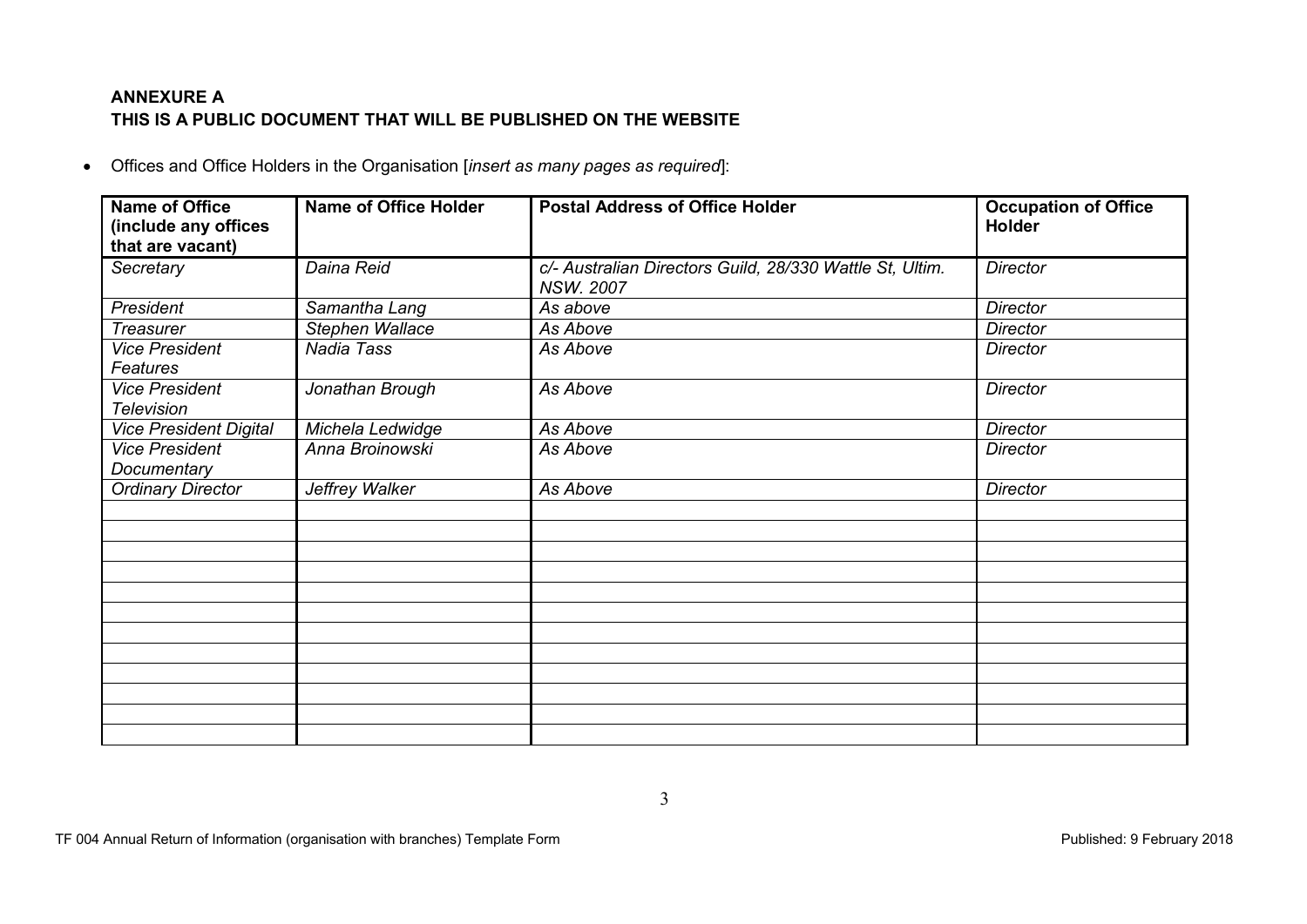**Australian Government** 



**Registered Organisations Commission** 

6 March 2018

Mr Kingston Anderson CEO Australian Directors Guild Limited Sent via email: [Kingston@adg.org.au](mailto:Kingston@adg.org.au)

Dear Mr Anderson,

### **Australian Directors Guild Limited Annual Return of Information for 2018 [AR2018/92]**

I refer to our letter dated 1 February 2018 reminding you of the obligation to lodge an Annual Return of Information (Annual Return). Please ignore this letter if you have lodged the Annual Return in the last few days.

## **When must you lodge the Annual Return?**

The Annual Return 2018 must be lodged no later than **31 March 2018**.

## **What must you lodge?**

Two signed declarations certifying matters prescribed in the Fair Work (Registered Organisations) Act 2009 (the RO Act) must be lodged along with copies of some of yours records. The required declarations and records are set out in the table that follows this letter.

Please refer to our previous correspondence which provides information about maintaining the register of members, a recommendation that private information not be provided and which explains who must sign the declarations.

## **Consider using the ROC's template**

The ROC provides a template Annual Return for an organisation without branches and a template Annual Return for an organisation with branches on our **Factsheets**, templates and webinars page. We recommend that you use this template to ensure that you make the correct declarations and include all the required information.

## **Failure to comply**

**Failure to comply with these obligations exposes your organisation to financial penalties** (up to \$63 000 for a body corporate and \$12 600 for an individual per contravention), under s.305 of the RO Act.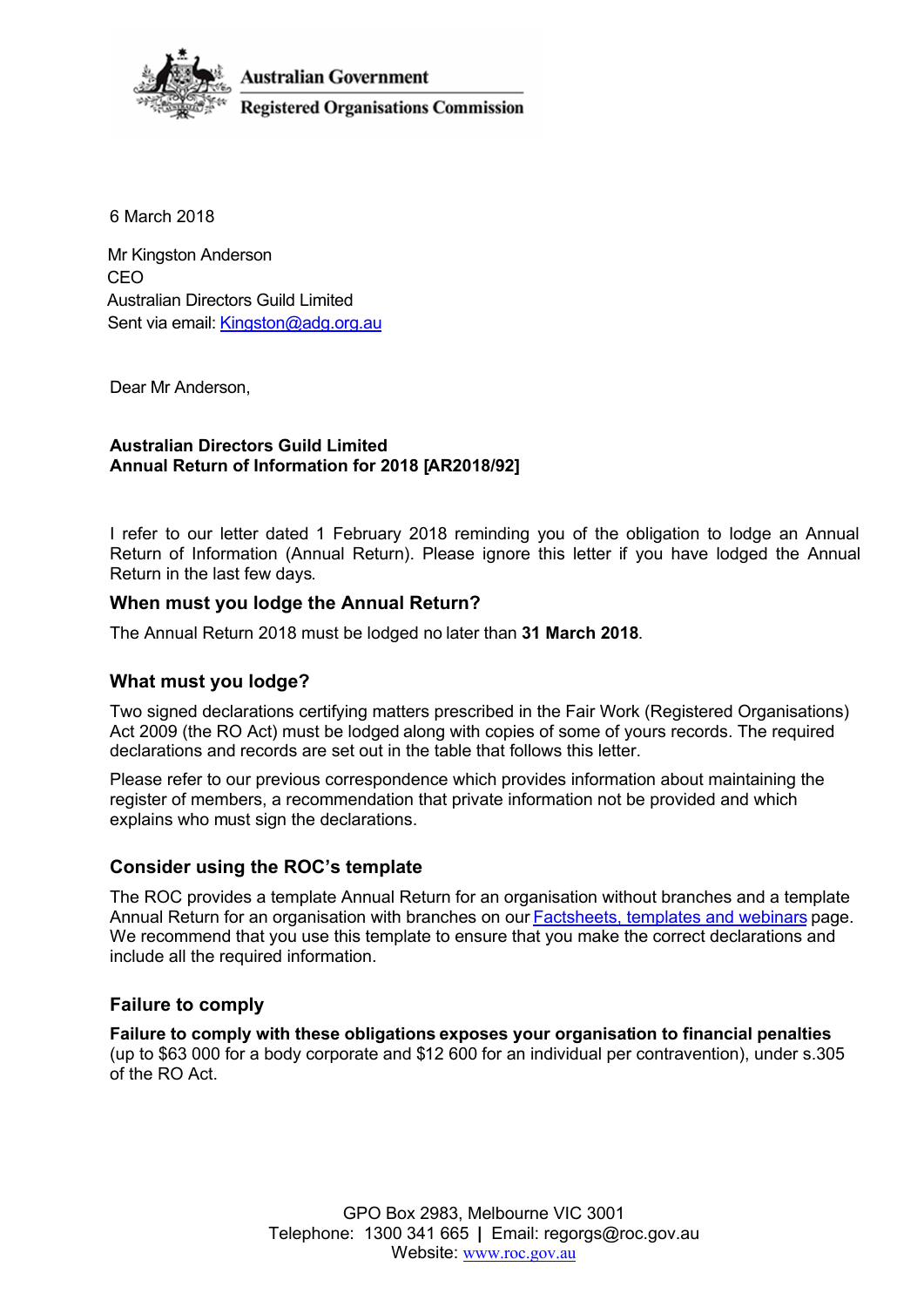## **Need more information?**

If you require further information about an Annual Return you can refer to the **[Annual returns](http://www.roc.gov.au/running-a-registered-organisation/annual-returns)** page on our website and, in particular, our Webinar slides. You can also contact the ROC by phone on 1300 341 665 or by e-mail at [regorgs@roc.gov.au](mailto:regorgs@roc.gov.au).

Yours sincerely

Gen Willis

Sam Gallichio Adviser Registered Organisations Commission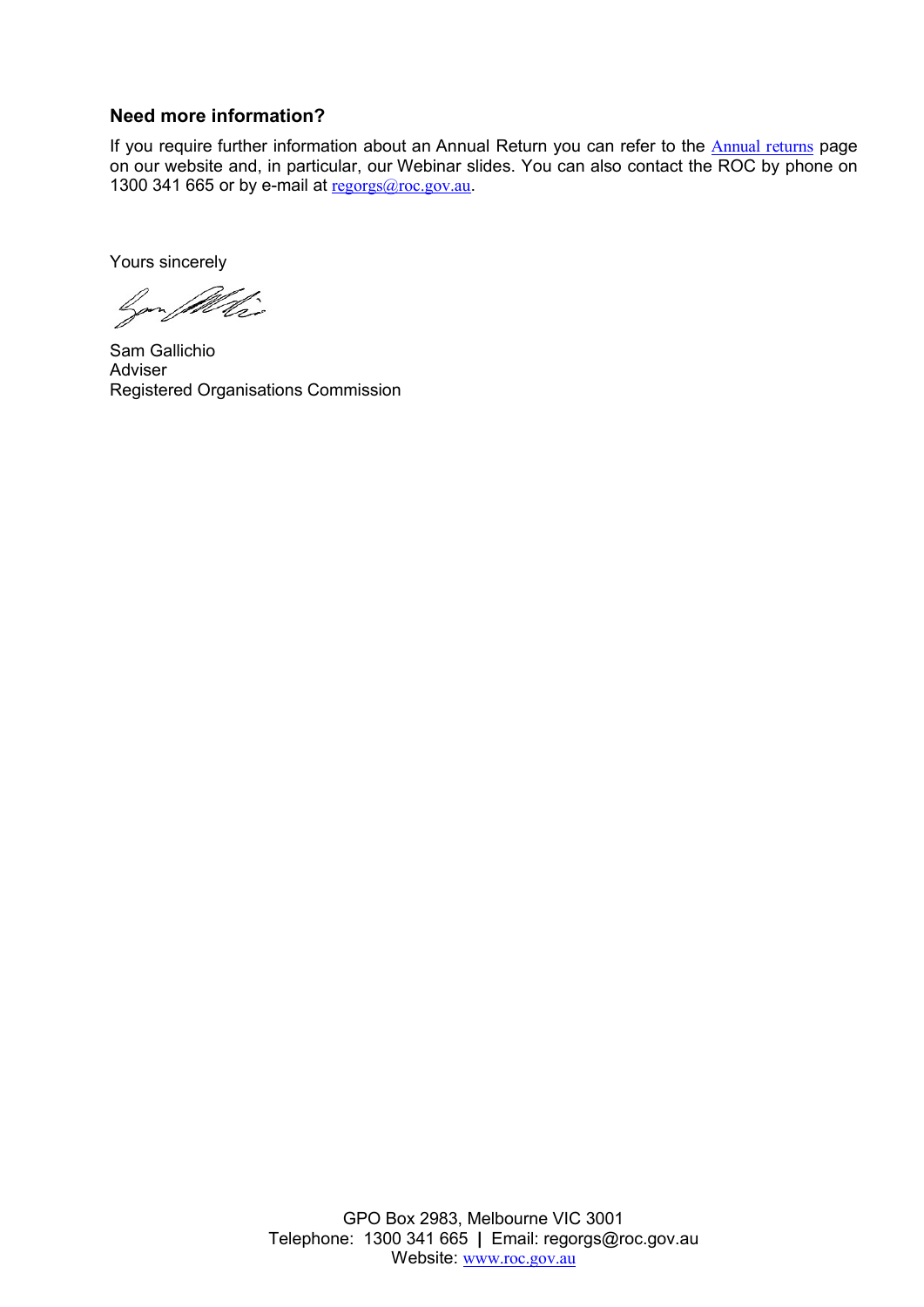# **Obligation to lodge Annual Return of Information by 31 March**

For full details see ss.230-233 of the *Fair Work (Registered Organisations) Act 2009* (the RO Act), and rr.147-151 of the *Fair Work (Registered Organisations) Regulations 2009* (the RO Regulations).

The following declarations and a copy of each of the following records must be lodged with the ROC between 1 January and 31 March each year.

| <b>Requirement</b>                                             | <b>Details of requirement</b>                                                                                                                                                                                                                                                                                                                                                                                                                                                                                                                                                             |
|----------------------------------------------------------------|-------------------------------------------------------------------------------------------------------------------------------------------------------------------------------------------------------------------------------------------------------------------------------------------------------------------------------------------------------------------------------------------------------------------------------------------------------------------------------------------------------------------------------------------------------------------------------------------|
| Declaration regarding<br>maintenance of Register<br>of Members | A declaration by the Secretary or other prescribed officer certifying that the<br>register of members has, during the immediately preceding calendar year, been<br>kept and maintained as required by ss.230(1)(a) and (2)<br>[s.233(1)(a)]<br>Note: In maintaining the register of members, your attention is drawn to ss.171A<br>and 230(2)(b) of the RO Act which sets out certain circumstances where<br>membership ceases to exist and when their names must be removed from the<br>register, and s.172 which sets out when unfinancial members must be removed<br>from the register |
| Declaration that correct<br>statement of                       | A declaration stating by the Secretary or other prescribed officer that the copy of<br>the records is a correct statement of the information contained in the records<br>[s.233(1)(b)]                                                                                                                                                                                                                                                                                                                                                                                                    |
| List of Offices                                                | A list of the offices in the organisation and each branch (note the definition of<br>office and officer in ss.6 and 9)<br>[s.230(1)(b)]                                                                                                                                                                                                                                                                                                                                                                                                                                                   |
| List of Office holders                                         | A list of the names, postal addresses and occupations of the persons holding the<br>offices (note the definition of <b>office</b> and <b>officer</b> in ss.6 and 9)<br>[s.230(1)(c)]                                                                                                                                                                                                                                                                                                                                                                                                      |
| <b>List of Branches</b>                                        | A record of the name of each branch of the organisation<br>$[s.230(1)(d)$ and $r.147(a)]$                                                                                                                                                                                                                                                                                                                                                                                                                                                                                                 |
| <b>New Branches</b>                                            | A record of the name of each branch that commenced operation in the previous<br>12 months<br>$[s.230(1)(d)$ and $r.147(b)$ ]                                                                                                                                                                                                                                                                                                                                                                                                                                                              |
| Old Branches                                                   | A record of the name of each branch that ceased operation in the previous<br>12 months<br>$[s.230(1)(d)$ and $r.147(c)$ ]                                                                                                                                                                                                                                                                                                                                                                                                                                                                 |
| Addresses of<br>Organisation and<br><b>Branches</b>            | A record of the address of the office of the organisation and the address of the<br>office of each branch<br>$[s.230(1)(d)$ and $r.147(d)]$                                                                                                                                                                                                                                                                                                                                                                                                                                               |
| Elections in Organisation<br>and Branches                      | A record of each election that must, under the rules of the organisation, be held<br>during the year commencing 1 January of the year in which the return is lodged,<br>for any offices in the organisation and branches of the organisation.<br>$[s.230(1)(d)$ and $r.147(e)$ ]<br>Note: this provision does not relieve an organisation or branch from the separate<br>requirement to lodge prescribed information prior to each election, as required by<br>s.189 of the RO Act                                                                                                        |
| The number of members                                          | A record of the number of members on 31 December in the previous year                                                                                                                                                                                                                                                                                                                                                                                                                                                                                                                     |
| The number of ineligible<br>State members (if<br>applicable)   | If the organisation has entered into an agreement relating to members of State<br>unions under s.151(1) of the RO Act, - a record of the number of members of the<br>organisation who were (on 31 December in the previous year) ineligible State<br>members in relation to the organisation within the meaning of s.150 of the RO Act.<br>$[s.230(1)(d)$ and $r.147(g)]$                                                                                                                                                                                                                 |

### **Obligation to notify of changes within 35 days**

If there are any changes to the records listed above an organisation must, within 35 days of the change, lodge with the ROC, a notification of such changes certified by declaration signed by the secretary or other prescribed officer of the organisation to be a correct statement of the changes made [*RO Act s.233(2)* and *RO Regulations r.151*].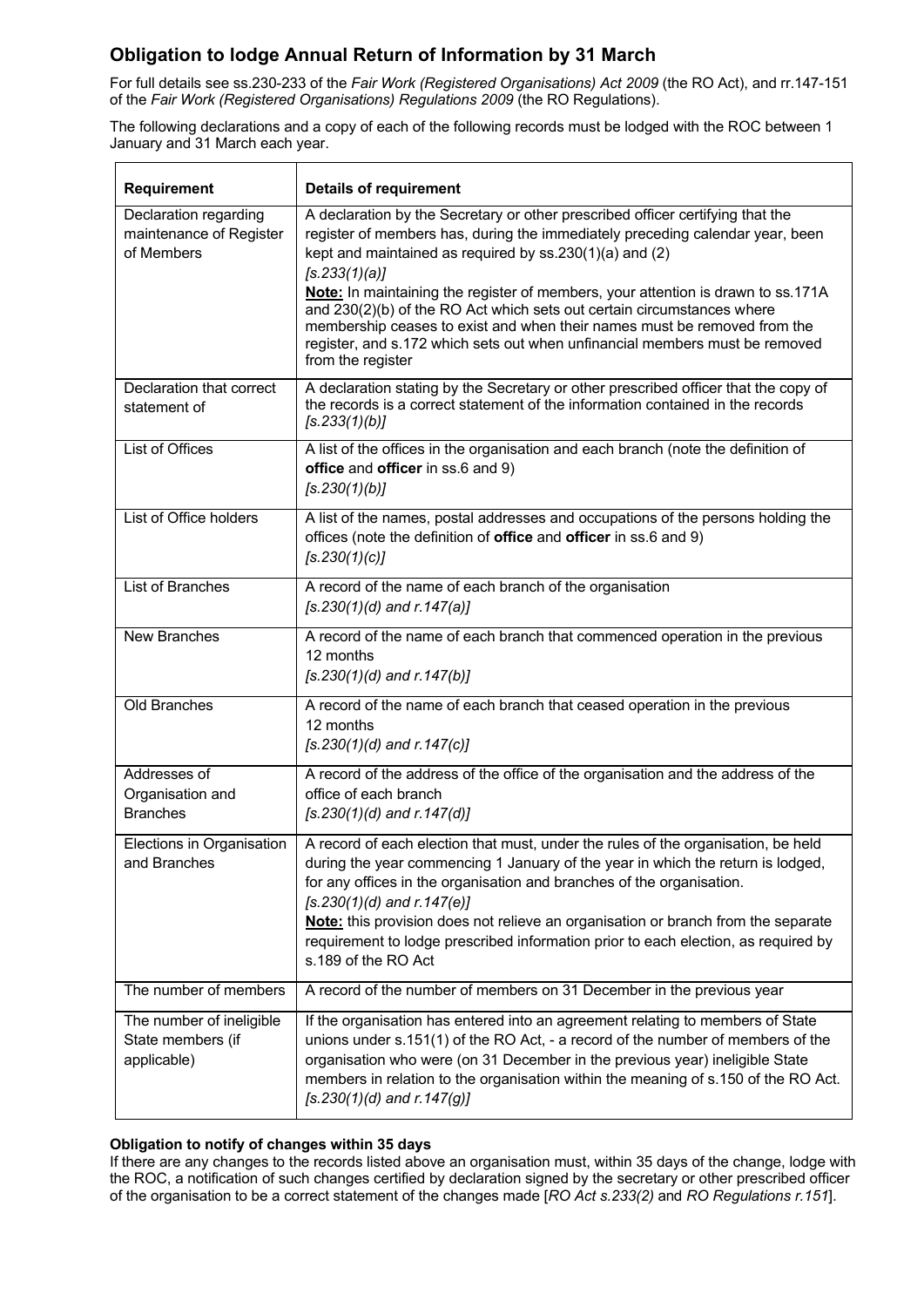**NOTIFICATION OF CHANGES TO RECORDS (Changes to Records in the Annual Return) required to be kept in accordance with section 230** *Fair Work (Registered Organisations) Act 2009* **and regulation 147** *Fair Work (Registered Organisations) Regulations 2009*

I, KINGSTON ANDERSON being the CEO of the AUSTRALIAN DIRECTORS GUILD declare the following:

- 1. I am authorised to make this declaration.
- 2. The following is a correct statement of the changes made to the information contained in the records required to be kept by the organisation in accordance with s.230(1)(b), (c), and (d) of the *Fair Work (Registered Organisations) Act 2009*:
	- A list of changes to offices and the names, postal addresses and occupations of persons holding those offices is attached to this declaration at Annexure A and forms part of this declaration.

 $O<sub>1</sub>$ 

Signed:

Dated: 2<sup>nd</sup> March 2018.

*[PLEASE NOTE: This declaration must be submitted to the Registered Organisations Commission within 35 days of the change. It can be submitted to [regorgs@roc.gov.au.](mailto:regorgs@roc.gov.au)]*